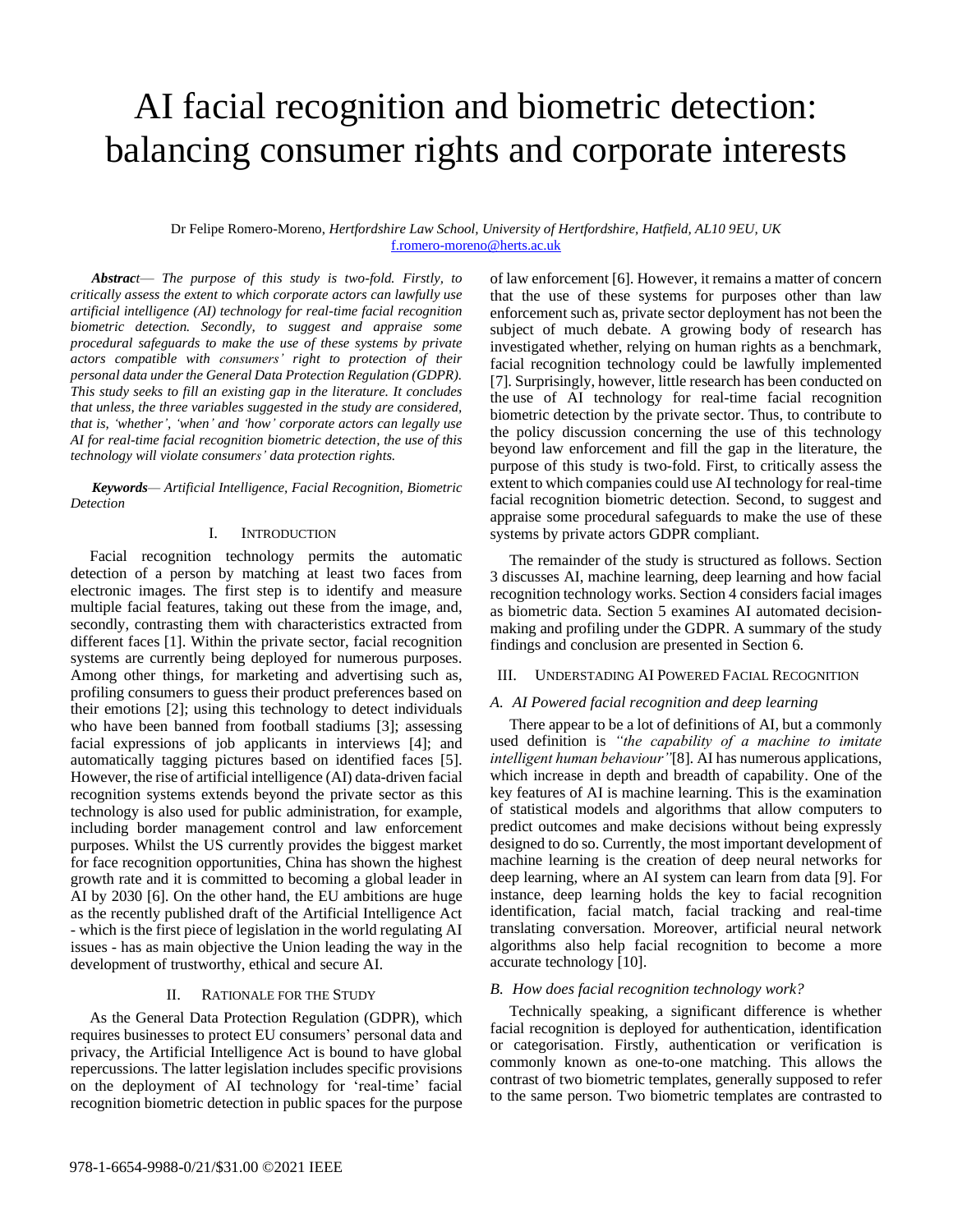establish if the individual identified on the two images is the same individual. For instance, this process is used at e-gates by people who travel with an e-passport at border crossing points. Secondly, identification or so-called one-to-many comparison means that the template of an individual's face is contrasted with numerous other templates kept in a database to identify if the face image is kept there. The system returns a percentage for every contrast specifying the likelihood that two images suggest the same individual. This is often referred to automated facial recognition systems. In this context, of relevance here is the Artificial Intelligence Act. It makes a distinction between, on one hand, 'real time' systems where the gathering, contrast and identification of biometric data takes place all immediately or near-immediately (e.g. using 'live' or 'near-'live' video footage created by a camera or the like); and on the other, 'post' systems where the biometric data have already been gathered and the contrast and identification take place just after a significant delay (e.g. video footages or pictures created by CCTV cameras or private devices) [11]. Thirdly, facial recognition systems are also deployed to gather data about a person's traits. This is known as categorization or so-called 'face analysis'. Thus, this technology can also be used for profiling people, which entails classifying them based on their individual traits. Examples of features, which are usually inferred from facial images include sexual orientation, emotions, sex, ethnicity, age and disability [12].

## IV. AI POWERED FACIAL RECOGNITION TECHNOLOGY AS BIOMETRIC DATA UNDER THE GDPR

 Article 4(14) GDPR defines biometric data as *''personal data resulting from specific technical processing relating to the physical, physiological or behavioural characteristics of a natural person, which allow or confirm the unique identification of that natural person, such as facial images''*. Recital 51 GDPR also differentiates between both, 'photographs' and biometric 'facial images'. Thus, an individual's facial image constitutes biometric data, which due to its sensitive nature is a special category of personal data. As a rule, the GDPR prohibits the processing of biometric data such as, a person's facial image unless such individual can rely on one of the ten explicitly set out exceptions included in Article 9(2) GDPR. To lawfully use AI technology for real-time facial recognition biometric detection the only two relevant and possible exceptions to the processing prohibition would be for companies to have: firstly, the individual's explicit consent; and/or secondly, substantial public interest reasons. However, as will be seen, both exceptions are the same to the ones explicitly set out in Article 22(1) GDPR, which regulates automated decision-making and individual profiling. Therefore, these two specific exceptions will be considered in more detail below.

 Note here that, pursuant to Article 3 of the GDPR, non-EU established companies (e.g. Clearview AI) would also be subject to the GDPR if they process personal data of individuals within Europe such as, gathering, contrasting and identifying facial images. Thus, effectively Article 3 enables the GDPR to have global reach.

## V. AI AUTOMATED FACIAL RECOGNITION DECISION MAKING AND INDIVIDIUAL PROFILING UNDER THE GDPR

 For the use of AI for real-time facial recognition biometric detection to be legitimate, it would require considering three different variables. Specifically, *whether*, *when* and *how* private actors could lawfully use this technology.

Whether+ When*+* How = Lawful corporate facial recognition

## *A. Whether*

 The first variable that needs to be examined is *whether*  companies could use AI technology for real-time facial recognition biometric detection. As noted above, a key difference is if facial recognition is used for authentication, identification or categorization. Because identification or oneto-many comparison means that corporate actors would have to rely on automated facial recognition, and categorisation or 'face analysis', would involve classifying an individual based on his or her individual traits, it is important to consider here the GDPR provisions regulating both, automated individual decision-making and profiling. As it would be the case with identification, pursuant to Article 22(1) GDPR, automated individual decision-making means to make a decision based solely on automated means without any human involvement. On the other hand, as it would also be the case when analyzing face images or performing 'face analysis', under Article 4(4) GDPR, profiling entails any form of automated personal data processing. It involves the use of data such as, biometric data to assess individual aspects. But profiling can often be part of an automated decision-making process. To be lawful under the GDPR, the use of facial recognition systems requires that appropriate safeguards be in place concerning data processing operations of companies. Firstly, as the Artificial Intelligence Act acknowledges, technical inaccuracies of AI designed to perform biometric detection of natural persons can result in biased outcomes and lead to discrimination in terms of sex, ethnic origin, age, or disabilities. Therefore, this kind of technology should be developed, so that it is subject to intrinsic operational constraints, which cannot be disallowed by the AI itself, it responds to the human operator, and the natural person providing human oversight has the required training, authority and competence to perform that role [13]. Moreover, according to Article 35 GDPR, if identification or categorization of individuals is likely to lead to 'high risk' - as would be the case in the current situation - corporate actors should additionally carry out a Data Protection Impact Assessment before selling or deploying such systems, and publish the identified risks and related mitigation strategies.

## *B. When*

 The second variable that needs to be considered is *when* the private sector could rely on AI technology for real-time facial recognition biometric detection*.* Article 22(4) of the GDPR provides an extra layer of protection for biometric data such as, facial images. As noted above, to legally deploy this technology, data controllers such as, corporate actors could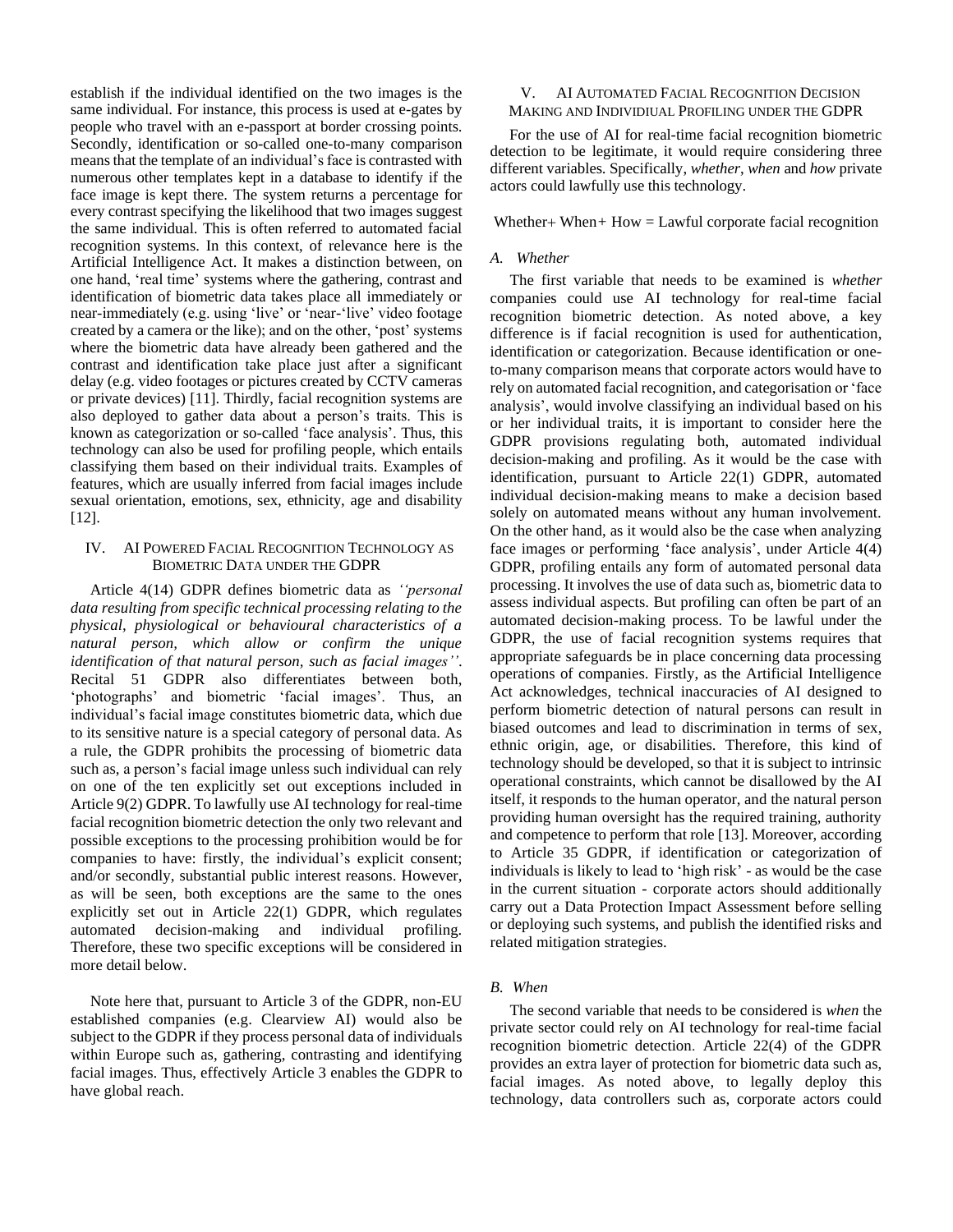only perform the processing indicated in Article 22(1) of the GDPR if: firstly, an individual's has explicitly consented to the use of facial recognition; or secondly, the processing of facial images is necessary for reasons of substantial public interest.

 In terms of consent, the Court of Justice of the EU case-law stresses that, under Article 4(11) of the GDPR, the consumer's consent must be 'freely given, specific, informed and unambiguous'. For instance, consent would be invalid if the consumer was silent, inactive or pre-ticked boxed were displayed to them. Moreover, consent would also be invalid if the contractual terms misled the consumer such as, making consent compulsory subject to the conclusion of a contract. Therefore, asking consumers to indicate in writing that they do not consent to the gathering and retention of their personal data would negatively impact upon their right to object to it. Furthermore, businesses as data controllers, must also show that consumers actively provide their consent to data processing, and are informed of the consequences of giving consent in plain, clear language, and easily accessible and intelligible form [13]. In this context, applying this guidance to AI technology for real-time facial recognition biometric detection, it would be possible at the point when a smart device wants to perform identification or categorization to give the user the opportunity to provide freely given, specific, informed and unambiguous consent. For example, through 'just in time' pop-up notifications. Moreover, considering smart devices and sensors in big data, further research needs to be undertaken on different kinds of practical and usable consumer affirmative actions, which would constitute valid consent such as, gesture, motions, and behavioral and spatial patterns [14].

 In addition to the consent exception, under Article 22(1) of the GDPR, corporate actors can also perform the processing of facial images if it is necessary for substantial public interest reasons. This is in line with Article  $9(g)$  of the GDPR, which states that the processing of biometric data is prohibited, unless this is required on substantial public interest grounds, based on either EU or Member State law. In other words, while the concept of substantial public interest is not expressly defined in the GDPR, this is left for Member States to decide. Thus, for instance, taking the UK as a case study, the UK Data Protection Act 2018, which is the piece of legislation incorporating the GDPR into UK law, in Schedule 1 Part 2 sets out twenty-three substantial public interest conditions. Arguably, following this specific list of conditions, the only relevant exceptions to the processing prohibition, would be for corporate actors to specifically target the use of AI technology for real-time facial recognition biometric identification to three situations. Firstly, the prevention and detection of unlawful acts; secondly, the prevention of fraud; and lastly, when there exists suspicion of terrorist financing or money laundering. In terms of the relevant threshold to be followed, it would seem appropriate here to rely once more on the proposal included in the Artificial Intelligence Act. It suggests that the detection, localisation, one-to-many comparison or prosecution of offenders or alleged offenders of criminal offences are subject to the Council Framework Decision 2002/584/JHA38. In other words, such types of

criminal offences must be prosecuted in the Member State affected by a detention order or a custodial sentence for a maximum of at least three years, which is to be defined by Member State law. The Artificial Intelligence Act also notes that this narrowly defined threshold guarantees that the offence is serious enough to allow the deployment of such systems. However, it also explains that the use of real-time facial recognition biometric identification must also be subject to adequate limits in space and time and the reference database of registered individuals (i.e face images) must also be proportionate. Thus, notably, it further underlines the fact that, except in duly justified urgent cases, each use of a real-time facial recognition biometric identification technology must additionally be subject to a prior and explicit authorisation by a Member State court or an independent administrative authority [15].

# *C. How*

 Having assessed whether and when under the GDPR private actors could use AI technology for real-time facial recognition biometric detection, the third variable to be examined in this paper is *how* companies could legally implement such systems. Mechanisms to guarantee values-by-design offer explicit and precise links between the basic principles that AI technology must observe and the implementation decisions. The notion that compliance with regulation can be incorporated into the design of the AI technology is fundamental to this approach. Corporate actors are accountable for recognizing the effect of their AI systems from the very outset, along with the benchmark their AI technology must satisfy to prevent negative effects. In this context, it is important to consider the different 'by-design' approaches, which are currently used, for instance, both, privacy-by-design, and security-by-design [16].

#### ➢ *Implementing 'data protection by design and default'*

 Firstly, in terms of 'privacy-by-design', Article 25 of the GDPR, requires that data controllers such as, companies must adopt adequate organizational and technical measures, both at the design stage of biometric data processing and its deployment, to effectively incorporate data protection safeguards and protect individuals' fundamental rights. The GDPR explains that such measures must be determined considering the state of the art, the adoption cost and the scope, context, purposes and nature of the processing, along with the risks for individuals rights and freedoms. Article 25 also recognizes that, by default, just personal data, which is necessary for each specific processing purpose can be processed. It adds that approved certification mechanisms can be employed to prove compliance with these rules [17]. In a nutshell, to be legitimate under the GDPR, the use of real-time facial recognition biometric identification should be subject to the following data protection principles and procedural safeguards.

• *transparency* (corporate actors must give consumers meaningful information that is, consumers must understand why gathering, use and sharing of their biometric data occurs e.g. through 'just in time' notices);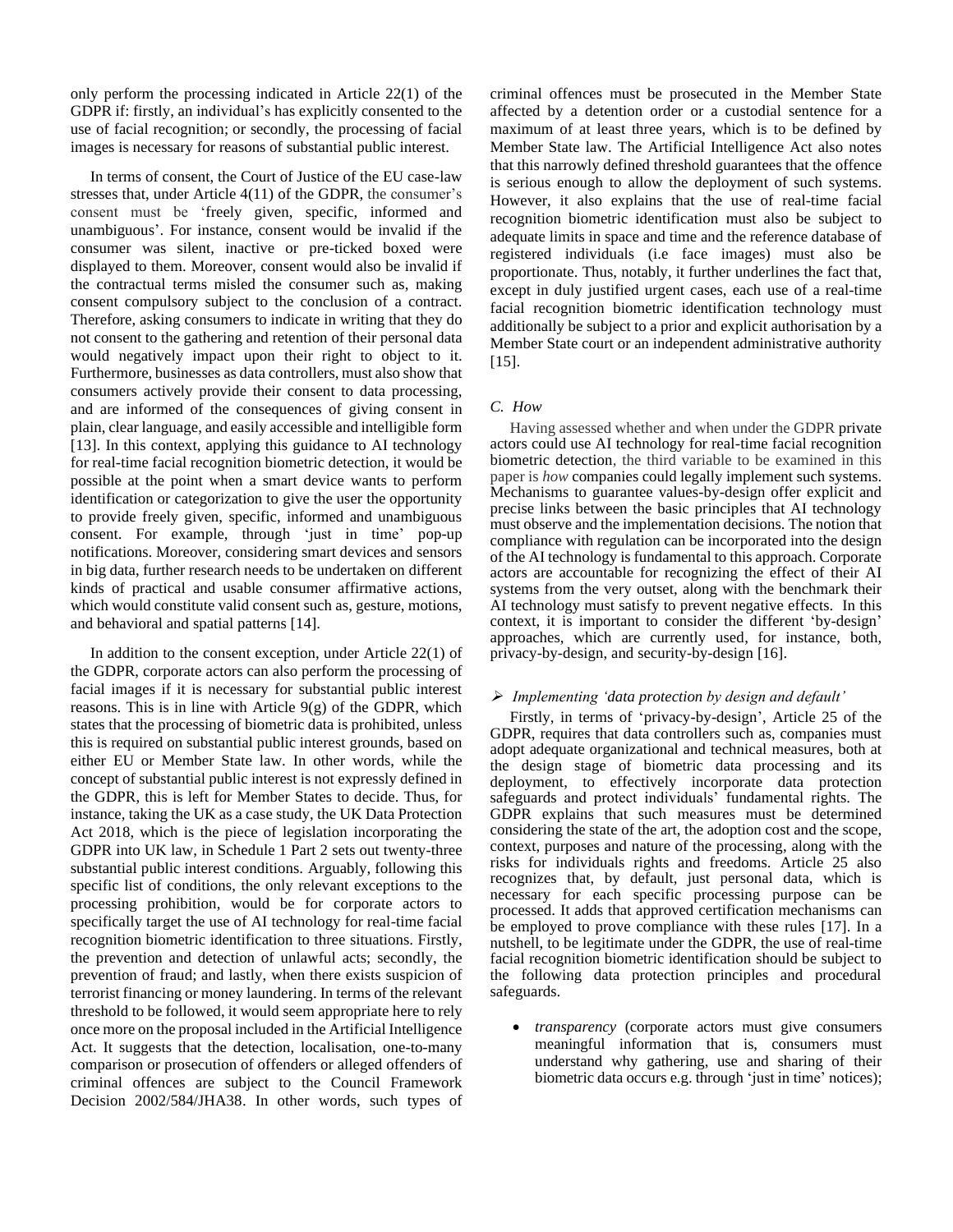- *lawfulness* (there should be a valid basis for processing i.e. GDPR automated decision-making and profiling);
- *fairness* (corporate actors must provide qualified human intervention to address bias due to automated decisionmaking and profiling i.e. 'fair algorithms');
- *purpose limitation* (biometric data processing must be specifically targeted to the prevention and detection of unlawful acts, prevention of fraud, and when there is suspicion of terrorist financing or money laundering);
- *data minimisation* (corporate actors must only process data which is adequate, relevant and limited to prevent and detect unlawful acts, and prevent fraud, terrorist financing or money laundering **-** corporate actors must provide consumers meaningful information about the main parameters to determine which processing is allowed);
- *accuracy* (corporate actors must ensure biometric data is adequate and up to date that is, inaccurate data must be deleted or rectified without delay);
- *storage limitation* (corporate actors must not retain biometric data, which is no longer necessary to prevent and detect unlawful acts, and prevent fraud, terrorist financing or money laundering that is, stored unnecessary data must be deleted);
- *integrity and confidentiality* (corporate actors must prevent data breaches and have in place security measures) [18]

 Moreover, as noted above, as well as complying with the above principles, any use of profiling or automated decisionmaking, which affects subjects of facial recognition biometric identification, should additionally satisfy the following procedural safeguards. First, corporate actors should also carry out regular assessments on the datasets they process to discover any bias and design ways to address any detrimental characteristics such as, overdependence on correlations. Further useful measures should also include the auditing of algorithms and regular reviews of the relevance and accuracy of profiling and automated decision-making. Additionally, corporate actors should also adopt adequate processes to avoid discrimination, mistakes or inaccuracies based on biometric data. Taken together, all these measures should additionally be deployed on a regular basis, not just at the design phase, but also, as the profiling is carried out on individual faces [19].

### ➢ *Implementing 'security by default'*

 Secondly, in terms of 'security-by-design', it is interesting to note that there are numerous ways one can limit the use of realtime facial recognition biometric identification. Thus, perhaps unsurprisingly, evidence shows how the industry is currently working on anti-spoofing measures to avoid this. For example, computer vision dazzle is an open source project, which enables individuals to learn how trends can be used as camouflage to conceal faces. Since facial recognition software searches for

certain shapes when it scans images, blocking these shapes means blocking the software's ability to identify people. There are also things one can try such as, creating asymmetry, applying make-up which contrasts with the skin colour in strange directions, using hair to disguise part of the face like the nose bridge and applying face jewels. Additionally, using infrared LEDs wired to caps and masks, or in fact printing face patterns onto anything, which is wearable close to one's face [20].

 Therefore, in view of above, to gain trust, the use of AI realtime facial recognition biometric identification systems should also be secure in outcomes, procedures and data and should be developed to be resilient to adversarial data and attacks. In this context, cybersecurity also plays a key role in guaranteeing that the technology is robust against attempts to modify AI performance, behaviour, use or indeed endanger their security properties by adversarial third parties. For instance, cyberattacks against AI technologies can leverage AI specific assets, such as trained models (e.g. adversarial attacks), or training datasets (e.g. data poisoning), as well as taking advantage of the technology's vulnerabilities. Thus, to ensure a level of cybersecurity, which is adequate to the risks, appropriate mechanisms should lastly be adopted by high-risk AI's providers, considering the AI technology's digital assets and the basic ICT infrastructure [21].

#### VI. CONCLUSION

 The purpose of this study was two-fold. First, to critically examine to what extent the private sector can lawfully use AI technology for real-time facial recognition biometric detection. Second, to suggest and appraise some procedural safeguards to make the use of these systems by corporate actors compatible with the GDPR. This study has sought to fill an existing gap in the literature. It concludes that unless, the three variables suggested in the study are considered, that is, *whether*, *when* and *how* corporate actors can legally use AI for real-time facial recognition biometric detection, the use of this technology will violate consumer GDPR data protection rights.

 The main shortcoming of this study is that the corporate use of AI for real-time facial recognition biometric detection is just an in-depth investigation into a small part of a much bigger problem, namely, the impact of the rise of technology on our society. For instance, the draft of the Artificial Intelligence Act warns that, other than data protection issues, the deployment of AI with its intrinsic features such as, complexity, autonomous behavior, opacity and reliance on data, will almost inevitably lead to human rights abuses. Indeed, there seems no end to the plethora of potentially human rights at stake here, including but not limited to the right to human dignity, non-discrimination, equality between men and women, freedom of expression, freedom of assembly, an effective remedy and a fair trial, defense and presumption of innocence [22]. Thus, caution should be taken, as the findings of this study may not be applicable to the whole scenario concerning the corporate use of AI. For example, in addition to the above issues, further research needs to be undertaken on the compatibility of biometric technologies such as, emotion, gesture, body movement, and odour recognition with human rights.